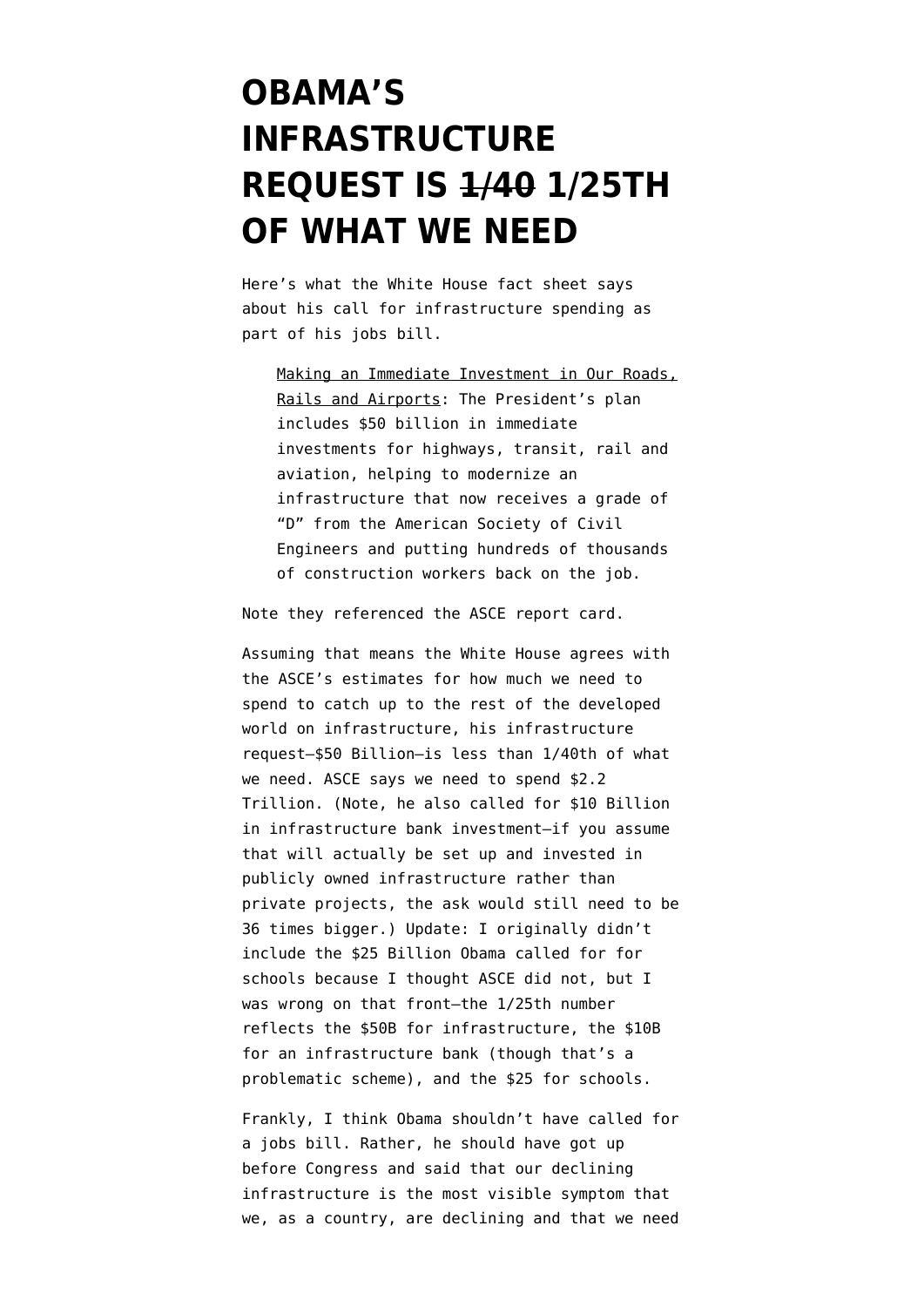to stop that decline right now. He should have said that our shoddy infrastructure not only makes it harder for our businesses to compete, but makes us more vulnerable to terrorism, to extreme climate events, to business incompetence. He should have called for the full investment (borrowing money right now is, after all, effectively interest free), and told Republicans that if they didn't provide the funds to prevent our country from falling into decrepitude, it was just proof they hate our country and want the terrorists to win.

\$2.2 Trillion (or even a significant fraction) invested in infrastructure would have created far more jobs than any payroll tax cut, trade deal, or work-for-free jobs program.

And now–the eve of the 10 year anniversary of 9/11–is the time to do that, as conveyors of conventional wisdom (David Sanger at the NYT?) note what those not profiting off the Counterterrorism Industrial Complex have noted for some time: [we wasted far too much](https://www.nytimes.com/2011/09/08/us/sept-11-reckoning/cost.html) on stuff that doesn't make us safe.

A survey by The New York Times, detailed in the accompanying chart, puts a stark price tag on the cost of reacting — and overreacting — to the defining event of the past decade. America's bill for fighting a 21st-century "asymmetric war" comes to at least \$3.3 trillion. Put another way, for every dollar Al Qaeda spent to pull off the Sept. 11 attacks, the cost to the United States was an astonishing \$6.6 million.

Today, Al Qaeda in Pakistan is crippled and Bin Laden is dead. But the \$3.3 trillion figure suggests that the unanticipated costs of how we managed a grim decade — money already spent or committed in the future amount to a little more than one-fifth of America's current national debt.

Some of those were unavoidable, direct costs of responding to the attack. Some, like the Iraq war, were expenditures of choice. But